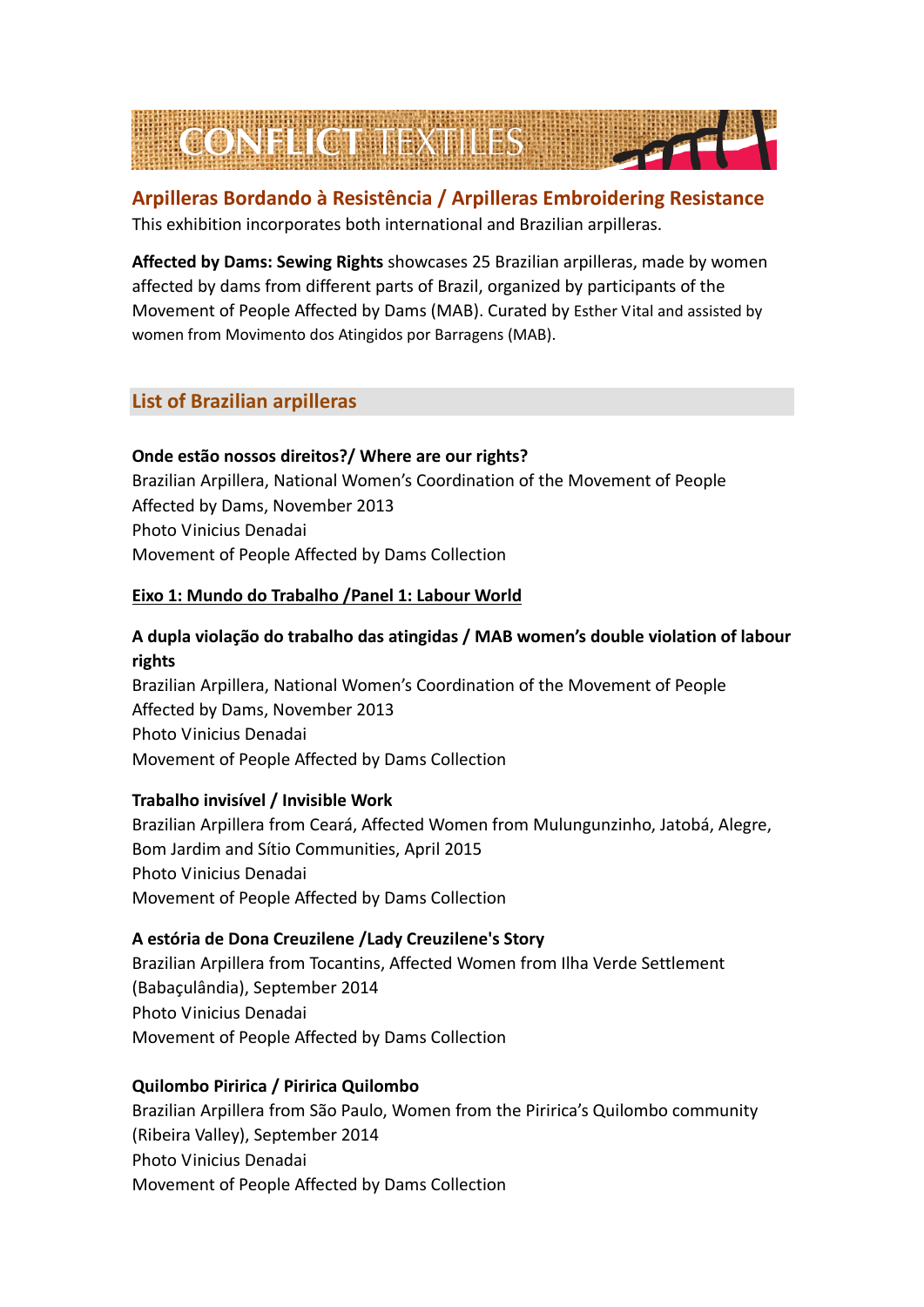# **Eixo 2: Participação política e Relação com as Empresas / Political Participation and the relationship with companies**

# **Mulheres, Água e Energia não são mercadoria! / Women, Water and Energy are not goods for sale!**

Brazilian Arpillera, National Women's Coordination of the Movement of People Affected by Dams, November 2013 Photo Vinicius Denadai Movement of People Affected by Dams Collection

# **As mulheres têm voz / Women have a voice**

Brazilian Arpillera from Rio Grande do Sul, Affected Women from Garabi and Panambi Dams, Julho 2015 Photo Vinicius Denadai Movement of People Affected by Dams Collection

# **A Justiça contra as camponesas / The judiciary is against peasant women**

Brazilian Arpillera from Bahia, Affected Women from West Bahia, November 2014 Photo Vinicius Denadai Movement of People Affected by Dams Collection

### **Mulheres em luta / Struggling Women**

Brazilian Arpillera from Pará, Affected Women from Itaituba, June 2015 Photo Vinicius Denadai Movement of People Affected by Dams Collection

# **Eixo 3: Água e Energia / Panel 3: Water and Energy**

# **Afogadas pelo Modelo energético / Drowned by the Energy Model**

Brazilian Arpillera, National Women's Coordination of the Movement of People Affected by Dams, November 2013 Photo Vinicius Denadai Movement of People Affected by Dams Collection

#### **A paz que nos lutamos / The peace we struggle for**

Brazilian Arpillera from Sao Paulo, Affected Women from Ribeira Valley, September 2014 Photo Vinicius Denadai Movement of People Affected by Dams Collection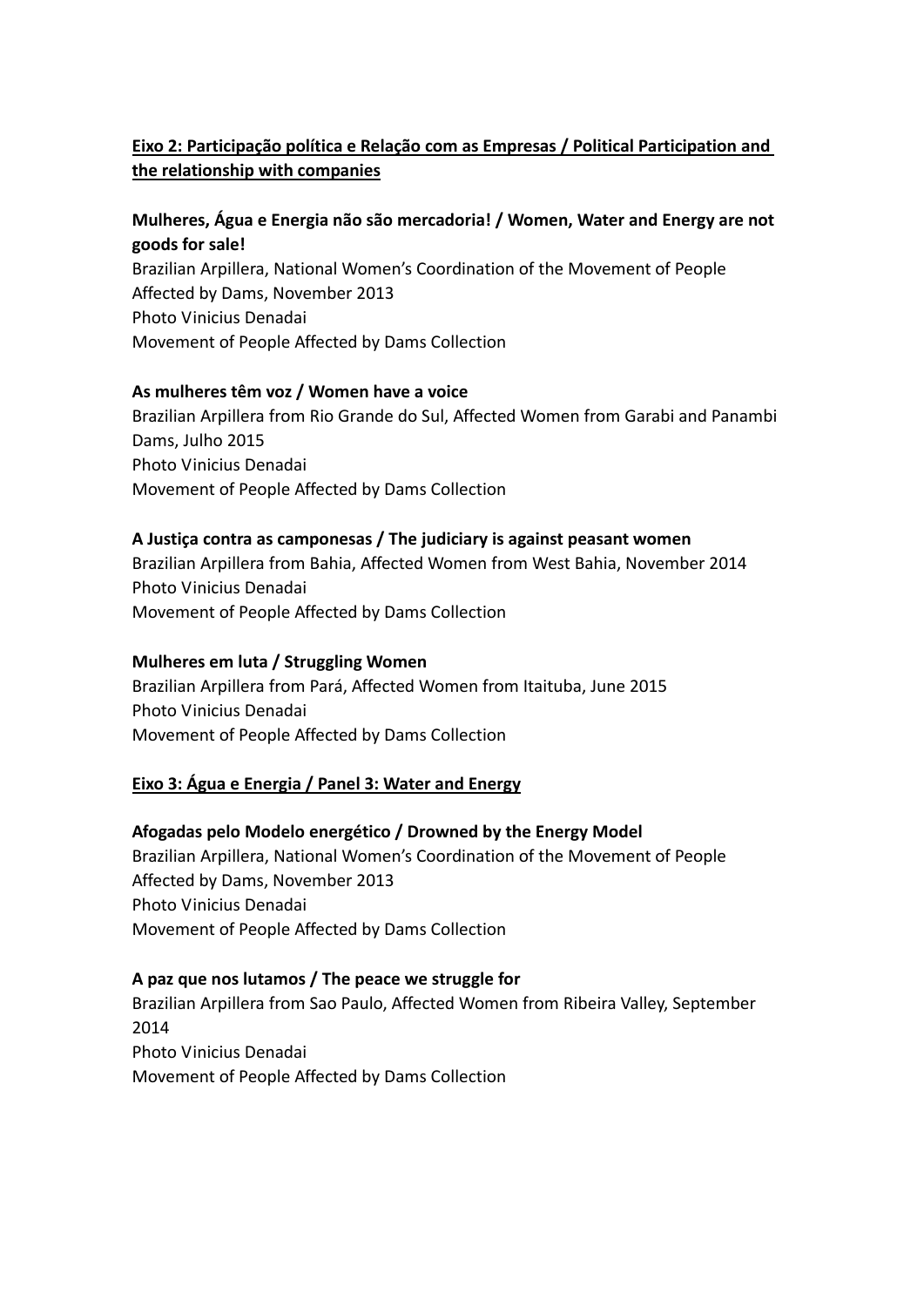# **O preço da luz é um roubo / The electricity bill is a robbery**

Brazilian Arpillera from Pará, Affected Women from Itaituba region, December 2014 Photo Vinicius Denadai Movement of People Affected by Dams Collection

### **Água é direito do povo / Water is a right of the people**

Brazilian Arpillera from Ceará, Affected Women from Novo, Agrofátima, Água do mar, Mundo Novo communities and Jaguaribara city, April 2015 Photo Vinicius Denadai Movement of People Affected by Dams Collection

# **Eixo 4: Quebra dos laços comunitários e familiares /Panel 2: Social Network Breakdown**

### **Tratores famintos /Ravenous Bulldozers**

Brazilian Arpillera, National Women's Coordination of the Movement of People Affected by Dams, November 2013 Photo Vinicius Denadai Movement of People Affected by Dams Collection

### **Barragem não / No to the Dam**

Brazilian Arpillera from Pará, Indigenous Women from Aldeia Praia do Índio Community, June 2015 Photo Vinicius Denadai Movement of People Affected by Dams Collection

#### **A vida afogada / A flooded life**

Brazilian Arpillera from Brazilian Arpillera from Bahia, Affected Women from West Bahia, November 2014 Photo Vinicius Denadai Movement of People Affected by Dams Collection

# **Epidemia Psico‐social / Psycho‐social Epidemics**

Brazilian Arpillera from Minas Gerais, Affected Women from Itueta Community in the Rio Doce Valley, November 2014 Photo Vinicius Denadai Movement of People Affected by Dams Collection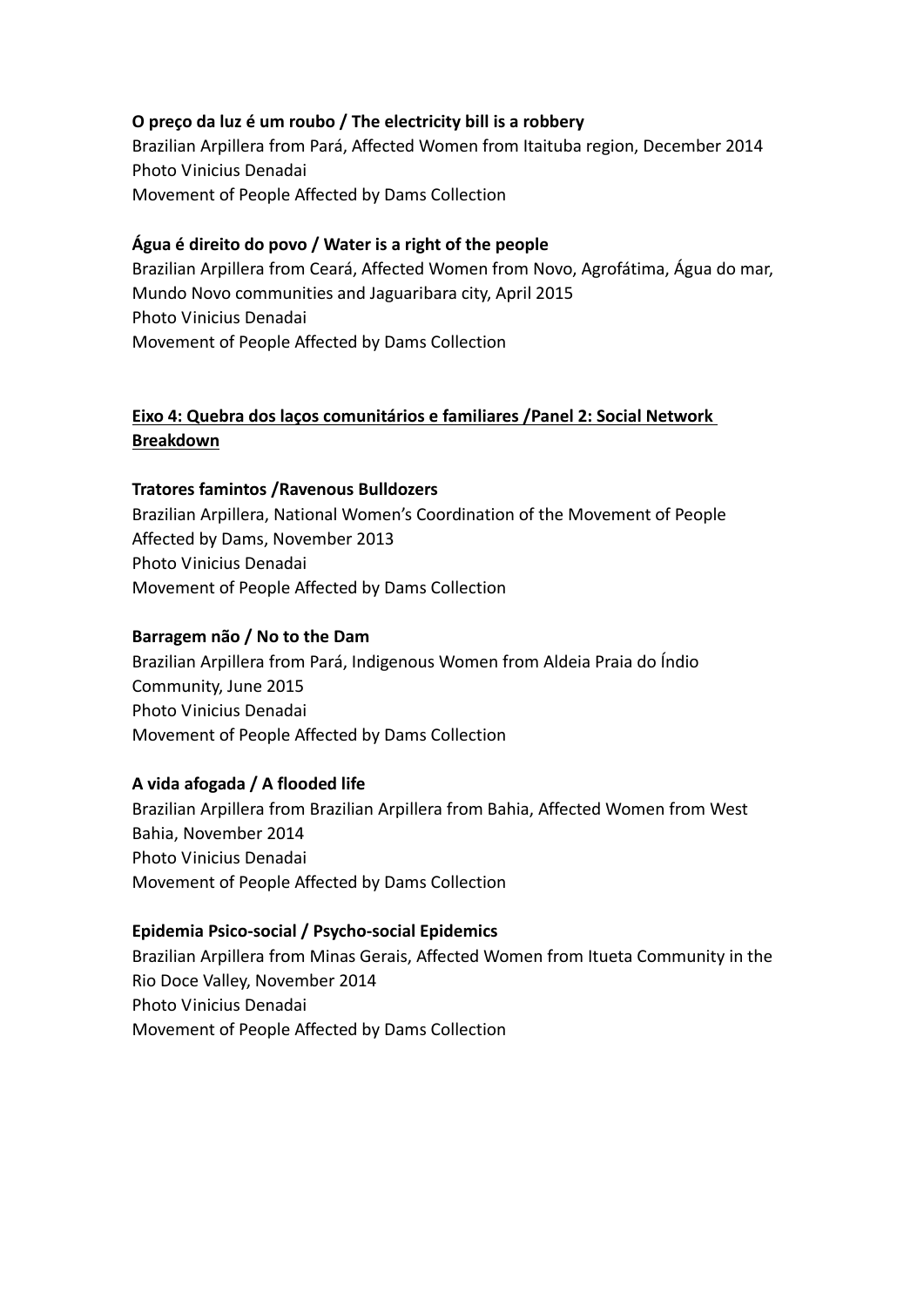# **Eixo 5: Violência contra às Mulheres e Prostituição / Panel 5: Violence against Women and Prostitution**

# **Prostituição nas barragens / Prostitution in the dams**

Brazilian Arpillera, National Women's Coordination of the Movement of People Affected by Dams, November 2013 Photo Vinicius Denadai Movement of People Affected by Dams Collection

# **Boate Xingú / Xingú's Night Club**

Brazilian Arpillera from Pará, Affected Women from Altamira, December 2014 Photo Vinicius Denadai Movement of People Affected by Dams Collection

### **Deita que eu quero / Lay down because I want you to**

Brazilian Arpillera from Rondônia, Affected Women by Candeias Community (Itapuã do Oeste), November 2014 Photo Vinicius Denadai Movement of People Affected by Dams Collection

### **Construir barragens não é a solução! / Building dams is not a solution!**

Brazilian Arpillera from São Paulo, Affected Women from the Ribeira Valley, September 2014 Photo Vinicius Denadai Movement of People Affected by Dams Collection

# **Eixo 6: Acesso a Políticas Públicas e Direitos Básicos / Panel 6: Access to Public Policies and Basic Rights**

**Direitos Já! / Rights now!**

Brazilian Arpillera, National Women's Coordination of the Movement of People Affected by Dams, November 2013 Photo Vinicius Denadai Movement of People Affected by Dams Collection

#### **Políticas públicas com dignidade / Public Policies with dignity**

Brazilian Arpillera from Paraná, Affected Women from Francisco Beltrão Community, November 2014 Photo Vinicius Denadai Movement of People Affected by Dams Collection